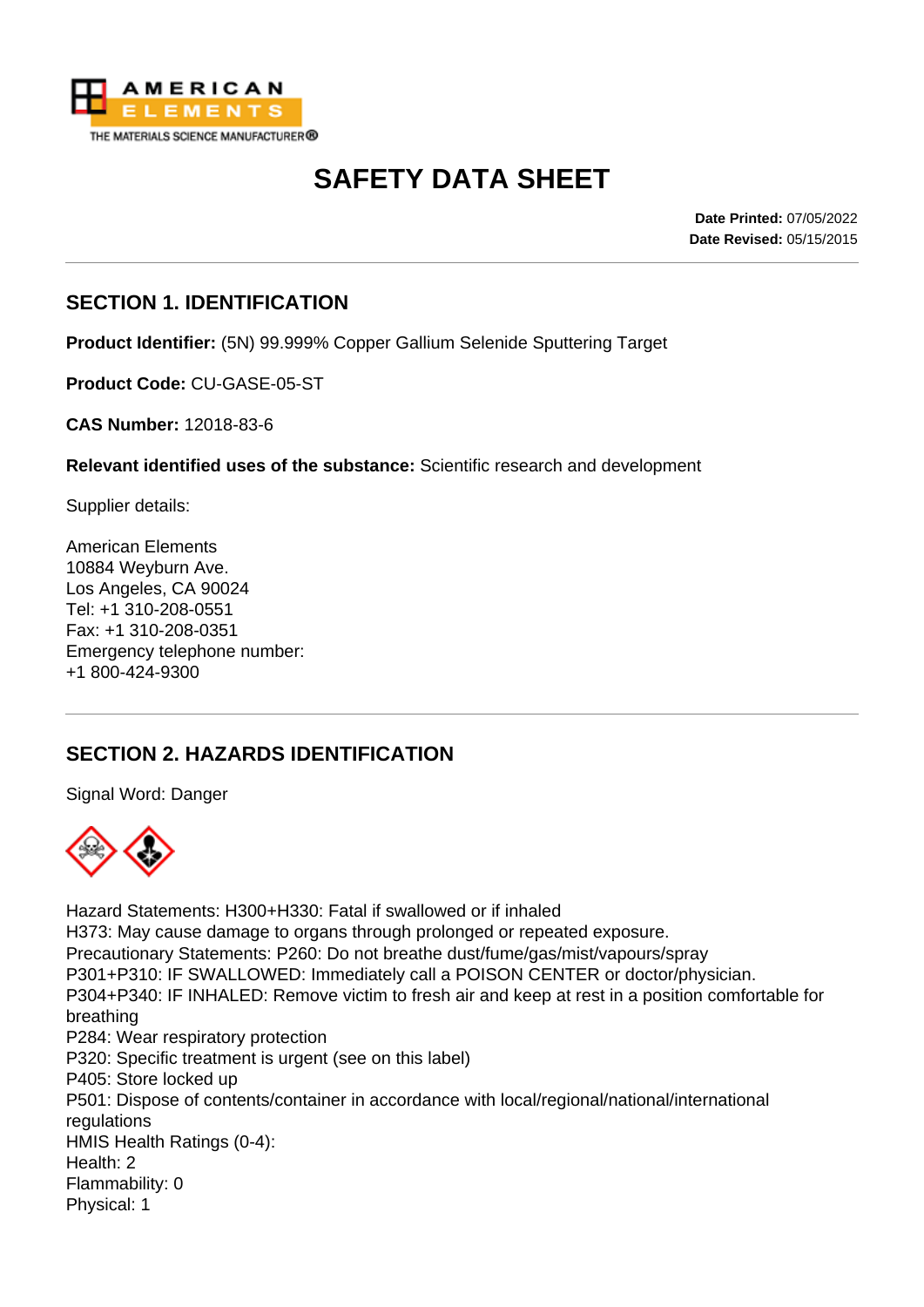#### **SECTION 3. COMPOSITION/INFORMATION ON INGREDIENTS**

Chemical Family: Semimetallic alloy Additional Names: Copper gallium dselenide Copper gallium selenide (CuGaSe2): Percentage: 100 wt% CAS #: 12018-83-6  $FC. # M/A$ 

#### **SECTION 4. FIRST AID MEASURES**

General Treatment: Seek medical attention if symptoms persist. Special Treatment: None Important Symptoms: None Inhalation: Remove victim to fresh air. Supply oxygen if breathing is difficult. Ingestion: Seek medical attention Skin: Wash affected area with mild soap and water. Remove any contaminated clothing. Eyes: Flush eyes with water, blinking often for several minutes. Remove contact lenses if present and easy to do. Continue rinsing.

# **SECTION 5. FIREFIGHTING MEASURES**

Flammability: Non-flammable

Extinguishing Media: Carbon dioxide, extinguishing powder or water spray. Fight larger fires with water spray or alcohol resistant foam.

Spec. Fire Fighting Procedure: Use full-face, self-contained breathing apparatus with full protective clothing to prevent contact with skin and eyes. See section 10 for decomposition products.

# **SECTION 6. ACCIDENTAL RELEASE MEASURES**

If Material Is Released/Spilled: Wear appropriate respiratory and protective equipment specified in special protection information. Isolate spill area and provide ventilation. Vacuum up spill using a high efficiency particulate absolute (HEPA) air filter and place in a closed container for disposal. Take care not to raise dust.

Environmental Precautions: Isolate runoff to prevent environmental pollution.

#### **SECTION 7. HANDLING AND STORAGE**

Handling Conditions: Wash thoroughly after handling.

Storage Conditions: Store in a cool dry place in a tightly sealed container. Store apart from materials and conditions listed in section 10.

Work/Hygienic Maintenance: Do not use tobacco or food in work area. Wash thoroughly before eating and smoking. Do not blow dust off clothing or skin with compressed air.

Ventilation: Provide sufficient ventilation to maintain concentration at or below threshold limit.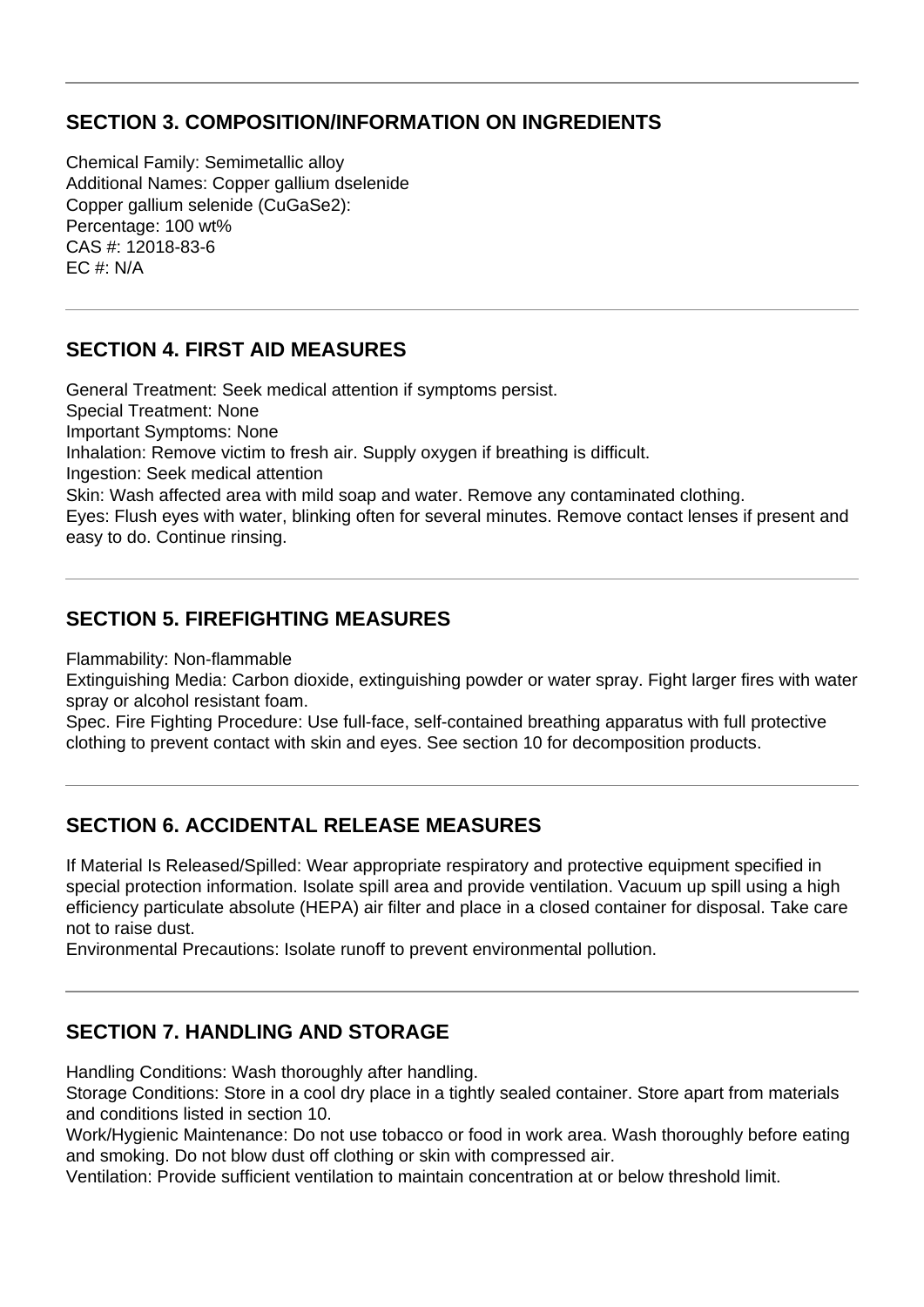#### **SECTION 8. EXPOSURE CONTROLS/PERSONAL PROTECTION**

Permissible Exposure Limits: 0.1 mg/m3 as Cu, long-term value Threshold Limit Value: 0.2 mg/m3 as Se, long-term value Special Equipment: None Respiratory Protection: Dust Respirator Protective Gloves: Rubber gloves Eye Protection: Safety glasses or goggles Body Protection: Protective work clothing. Wear close-toed shoes and long sleeves/pants.

# **SECTION 9. PHYSICAL AND CHEMICAL PROPERTIES**

Color Steel arev Form: Powder, Granules, Pellets, Sputtering target, Custom parts Odor: Odorless Water Solubility: Insoluble Boiling Point: N/A Melting Point: N/A Flash Point: N/A Autoignition Temperature: N/A Density: N/A Molecular weight: 291.21 g/mol

# **SECTION 10. STABILITY AND REACTIVITY**

Stability: Stable under recommended storage conditions Reacts With: Oxidizing agents Incompatible Conditions: None Hazardous Decomposition Products: Metal oxide fume, Selenium dioxide, Hydrogen selenide

# **SECTION 11. TOXICOLOGICAL INFORMATION**

Potential Health Effects: Eyes: Causes irritating effect Skin: Irritant to skin and mucous membranes Ingestion: May cause irritation Inhalation: May cause irritation Chronic: Selenium may cause amyotropic lateral sclerosis, bronchial irritation, gastrointestinal distress, vasopharyngeal irritation, garlic odor on breath and sweat, metallic taste, pallor, irritability, excessive fatigue, loss of fingernails and hair, pulmonary edema, anemia and weight loss. Copper compounds may be irritating to the skin, eyes and respiratory tract. They may cause metal fume fever, hemolysis of the red blood cells and injury to the liver, lungs, kidneys, and pancreas. Ingestion may also cause vomiting, gastric pain, dizziness, anemia, cramps, convulsions, shock, coma, and death. Signs & Symptoms: N/A Aggravated Medical Conditions: N/A Median Lethal Dose: N/A Carcinogen: IARC-3: Not classifiable as to carcinogenicity to humans.